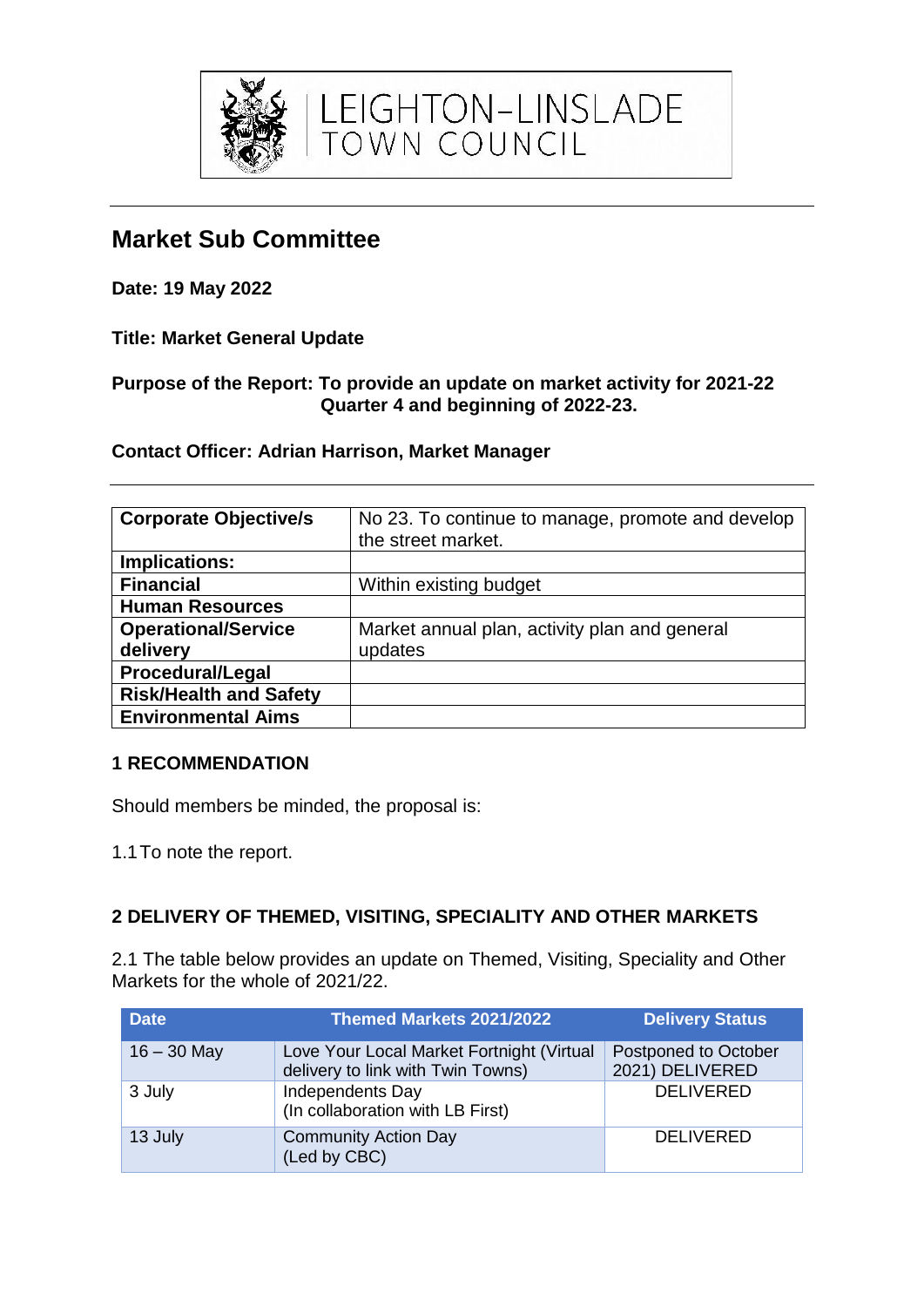| 3 August                                                                                      | National Children's Playday              | <b>DELIVERED</b>                                                                                                   |
|-----------------------------------------------------------------------------------------------|------------------------------------------|--------------------------------------------------------------------------------------------------------------------|
| 26 October                                                                                    | Halloween activity                       | <b>DELIVERED</b>                                                                                                   |
| 4 December                                                                                    | <b>Small Business Saturday</b>           | <b>DELIVERED</b>                                                                                                   |
| <b>Date</b>                                                                                   | <b>Visiting Markets 2021/2022</b>        | <b>Delivery Status</b>                                                                                             |
| 30 April, 28 May,<br>27 June, 25 July,<br>29 August, 19<br>September, 27<br><b>March 2022</b> | <b>Street Food Heroes - Sundays</b>      | April, May, June dates<br>postponed due to Covid<br>restrictions. July, Aug,<br>Sept, March 22<br><b>DELIVERED</b> |
| 12 September,                                                                                 | Vegan Market - Sunday                    | <b>DELIVERED</b>                                                                                                   |
| <b>TBC</b>                                                                                    | <b>France at Home Market</b>             | Cancelled due to Covid<br>travel restrictions. Now<br>Spring 2022 TBC                                              |
| 12 December                                                                                   | Vegan Market - Sunday                    | <b>DELIVERED</b>                                                                                                   |
| 13 March                                                                                      | Vegan Market - Sunday                    | <b>DELIVERED</b>                                                                                                   |
| <b>Date</b>                                                                                   | <b>Speciality &amp; Other</b>            | <b>Delivery Status</b>                                                                                             |
| Held 3 <sup>rd</sup> Thurs of<br>every month                                                  | Thursday eXtra Market                    | No longer held as all<br>traders have returned                                                                     |
| 26 - 28 Nov                                                                                   | <b>Christmas Festival Weekend</b>        | <b>DELIVERED</b>                                                                                                   |
| 5 December                                                                                    | <b>Christmas Charity Market - Sunday</b> | <b>DELIVERED</b>                                                                                                   |

2.2 The table below presents the pitch usage figures for Qu.4, 2021/22

| Qu. 1    | <b>Pitches</b><br><b>Used</b> | <b>Qu. 2</b> | <b>Pitches</b><br><b>Used</b> | Qu.3       | <b>Pitches</b><br><b>Used</b> | Qu <sub>4</sub> | <b>Pitches</b><br><b>Used</b> |
|----------|-------------------------------|--------------|-------------------------------|------------|-------------------------------|-----------------|-------------------------------|
| Apr-21   | 298                           | $Jul-21$     | 414                           | $Oct-21$   | 447                           | $Jan-223$       | 256                           |
| $May-21$ | 404                           | Aug-21       | 406                           | Nov- $211$ | 418                           | $Feb-224$       | 338                           |
| $Jun-21$ | 399                           | Sept-21      | 375                           | Dec- $212$ | 316                           | $Mar-22$        | 458                           |

<sup>1</sup> One day's trading lost - adverse weather policy invoked.

<sup>2</sup> Three day's trading lost  $-$  2 bank holidays and 1 adverse weather policy invoked.

<sup>3</sup> One day's trading lost Bank Holiday.

<sup>4</sup>One day's trading lost – adverse weather policy invoked.

2.3 Market trader recruitment updates - the table below presents the traders joined & left figures for all quarters in 2021/21. Qu.1, presents the baseline for the year.

| <b>Trader type</b> | <b>Qu. 1</b><br>baseline | Qu.1<br>baseline<br>at start<br>of year | Qu.2<br><b>Joined</b> | Qu.2<br>Left             | Qu.3<br><b>Joined</b> | Qu.3<br><b>Left</b>      | Qu <sub>4</sub><br><b>Joined</b> | Qu <sub>4</sub><br>Left |
|--------------------|--------------------------|-----------------------------------------|-----------------------|--------------------------|-----------------------|--------------------------|----------------------------------|-------------------------|
| Permanent          | 28                       | 0                                       | $7^2$                 | 0                        | $\mathcal{P}$         | $2^3$                    | 1 <sup>4</sup>                   | 3 <sup>5</sup>          |
| Casual             | 21                       | 1 <sup>1</sup>                          | 11                    | $\overline{\phantom{a}}$ | 13                    | $\overline{\phantom{0}}$ | 5                                |                         |
| <b>Farmers</b>     | 6                        | $\Omega$                                | $\mathbf{1}$          | 0                        | 1                     | $\mathbf{1}$             | 1                                | -                       |
| <b>Craft</b>       | 8                        | $\overline{\phantom{0}}$                | 4                     | $\overline{\phantom{a}}$ | 7                     | $\overline{\phantom{0}}$ | 5                                |                         |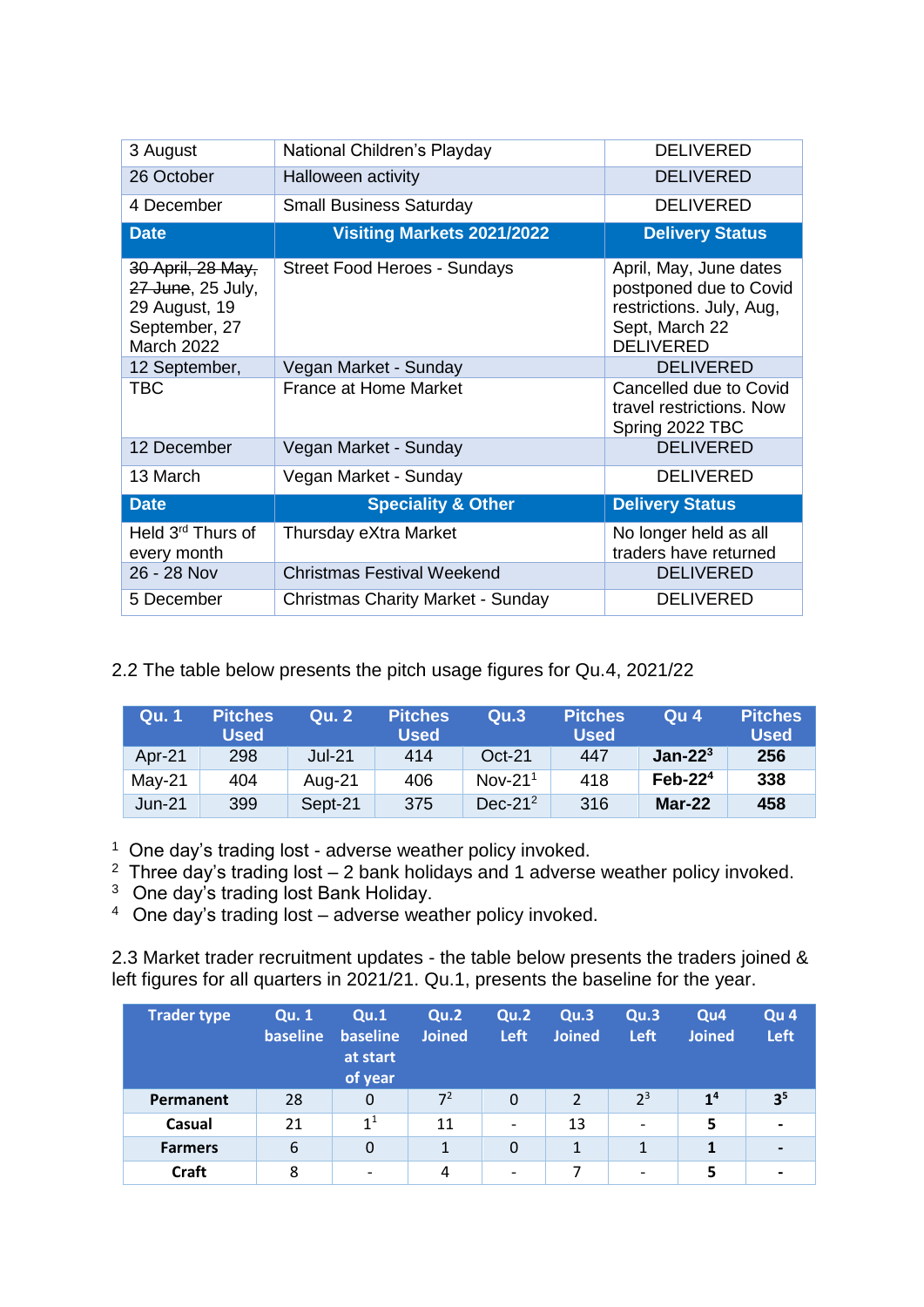| Charities,<br><b>Comm Groups</b> | $\overline{\phantom{0}}$ |   |   |                          |
|----------------------------------|--------------------------|---|---|--------------------------|
| <b>Start Up</b>                  | $\overline{\phantom{a}}$ | - | - | $\overline{\phantom{0}}$ |

**1** Casual Trader left to open shop in High Street

- <sup>2</sup> Including two traders who joined both market days Tuesday and Saturday.
- **<sup>3</sup>**Sadly, 1 trader passed away after illness and 1 trader ceased trading after vehicle was stolen.
- <sup>4</sup> New Trader joined both Tuesday and Saturday.
- <sup>5</sup> 1 trader left- noy profitable, 1 trader returned to casual (as before pandemic), 1 trader is taking a break for health reasons but wishes to remain on the trader list.

#### Note:

a) Traders' figures start at Q1 and provide the annual baseline for Casual, Farmers and Producers, Handmade and Craft, Charities/Community, and Start Up. Any additional traders that differ from Q1 are then added or removed each quarter. b) Handmade and Craft market runs March to December.

### **3 MARKET ANNUAL WORKPLAN**

3.1 The Annual Market Workplan for 2022/23 is now in use at **Appendix A (attached)** and remains a working document.

### **4 DIGITAL PLATFORMS**

4.1 Social media platforms are being used several times a week, including reposting content from other organisations such as NABMA and NMTF.

4.2 Officers experimented with 'boosting' a post on Facebook and Instagram, as per the previous meeting. The Easter event was boosted for 9 days ( $6<sup>th</sup> - 15<sup>th</sup>$  April).

4.3 Our 'reach' on Facebook and Instagram is currently (the 28 days running to Easter weekend) up by 46% and 17% respectively. Favoured posts are generally those explaining upcoming events, but also those shared to a wider audience, as they benefit from both pools of viewers. The current followers are generally within Leighton Buzzard (64%), female (80%) and aged 25-54 (64%).

### **5 GENERAL UPDATES – QUARTER 4 2021-22 & EARLY QUARTER 1, 2022-23**

5.1 The recent change in the new ETRO (Experimental Traffic Road Order) arrangements by Central Bedfordshire Council led to a period of a 4-week gap between the end of the original order and the implementation of the new 18-month order. To ensure the safety of the market during this time, the services of a security company were used to manage entry/exit points on market days. The exiting annual budget was utilised for this activity.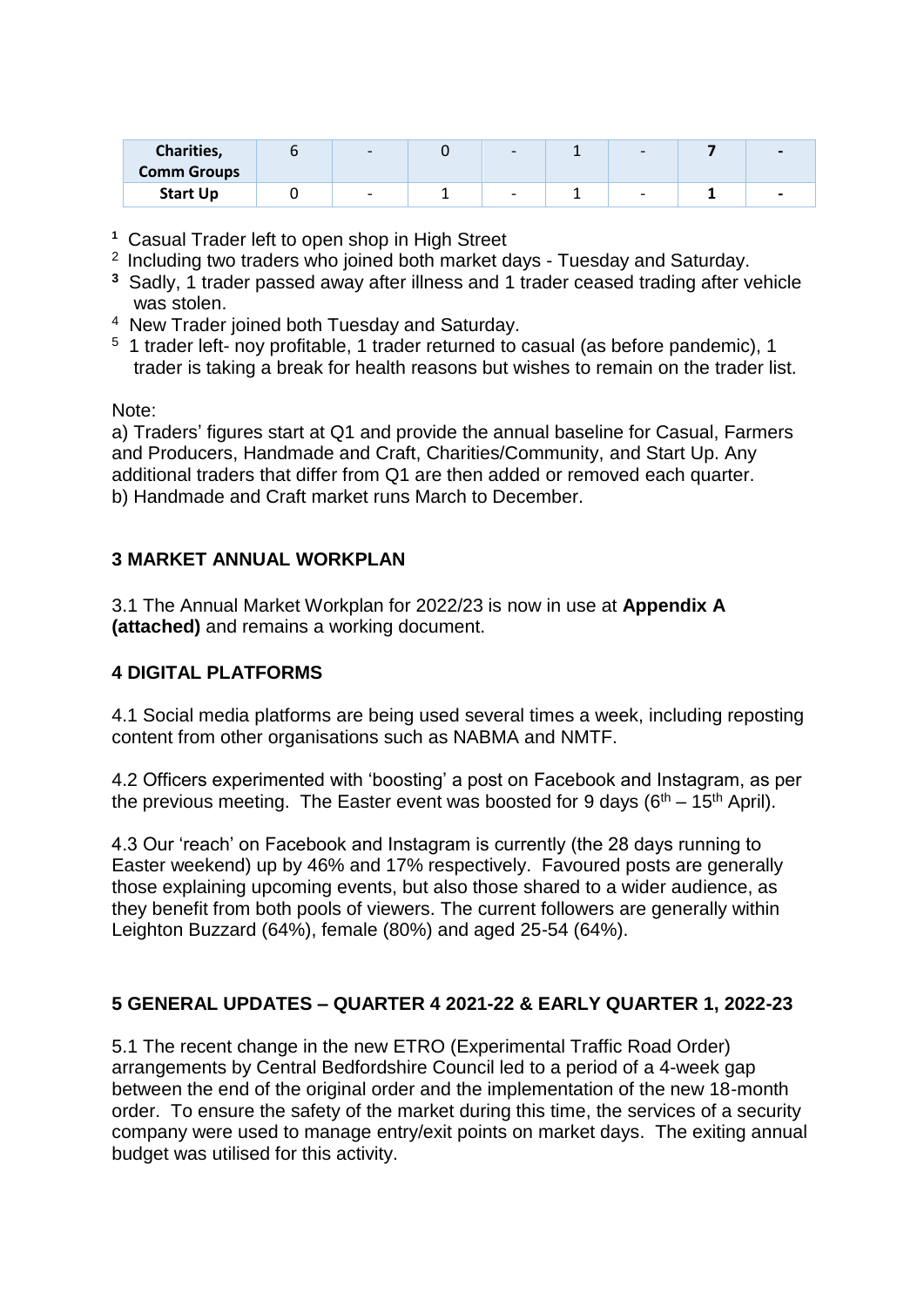5.2 The independent visiting Vegan Market was held in mid-March. Like their previous visit, the weather could have been better, but the event was still well attended. They are also booked for more dates through the summer (see 6.2).

5.3 Street Food Heroes (SFH) is an independent collective of food vendors that come one Sunday each month between March and September. The variety of traders often changes from event to event. Their first event of this year took place on Sunday 27 March and as previously, was successful (photographic records show good attendance). During Covid the market stretched down the High Street to facilitate distancing. More recently, officers located the SFH around the Market Cross to create a more intimate and contained setting which helps create atmosphere. This proved a success with many vendors selling out of their products.

5.4 The Handmade and Craft speciality market has returned and operates on the fourth Saturday of the month running March through December. 15 crafters traded at the first market in March. This included 5 new traders who have taken the place of those who have left due to retirement, or appear to have just stopped trading, with others having found full time employment.

5.5 France at Home were again back in Leighton Buzzard after the enforced break due to Covid-19. There are less traders now and they were positioned around the Market Cross location to create a tight area. The smaller gathering was explained to the market manager being caused by the effects of Brexit and the laws and restrictions now in place. Some traders had also retired. The traders come to the UK for around 12 days touring before returning to France. The market manager offered them dates later in the year which were declined due to the new working pattern.

5.6 Young Traders Competition – LeightonBuzzard Market will be holding our own competition on Tues 31<sup>st</sup> May, as part of the NMTF national Young Trader of the Year. At the time of writing there are 6 entries with 3 traders from the existing market and 3 joining us via the NMTF for the event. NMTF visitors will assist with judging the entries. The winners, and hopefully some 'wildcards', will be put forward to the regional finals in Bury-St Edmunds.

5.7 The Saturday Easter children's activities were well attended and supported by promotional activities taken place in celebration of the 10<sup>th</sup> anniversary year of the Leighton-Linslade Children's Trail. Activities included a market easter trail, colouringin and storytelling. Officers took the opportunity to capture some publicity photographs in readiness to launch the Love Your Local Market 2022 campaign, #LYLM2022, taking place in May.

5.8 The table below shows proposed and confirmed dates for delivery of Themed, Visiting, Speciality and Other Markets for 2022/23. Officers have secured 3 dates for the visiting Vegan Market to be held in Spring, through Summer.

| <b>Date</b> | Themed Markets 2022/2023         | <b>Delivery Status</b> |
|-------------|----------------------------------|------------------------|
| 16-Apr      | <b>Easter Activity</b>           | <b>DELIVERED</b>       |
| 14 - 28 May | Love Your Local Market Fortnight |                        |